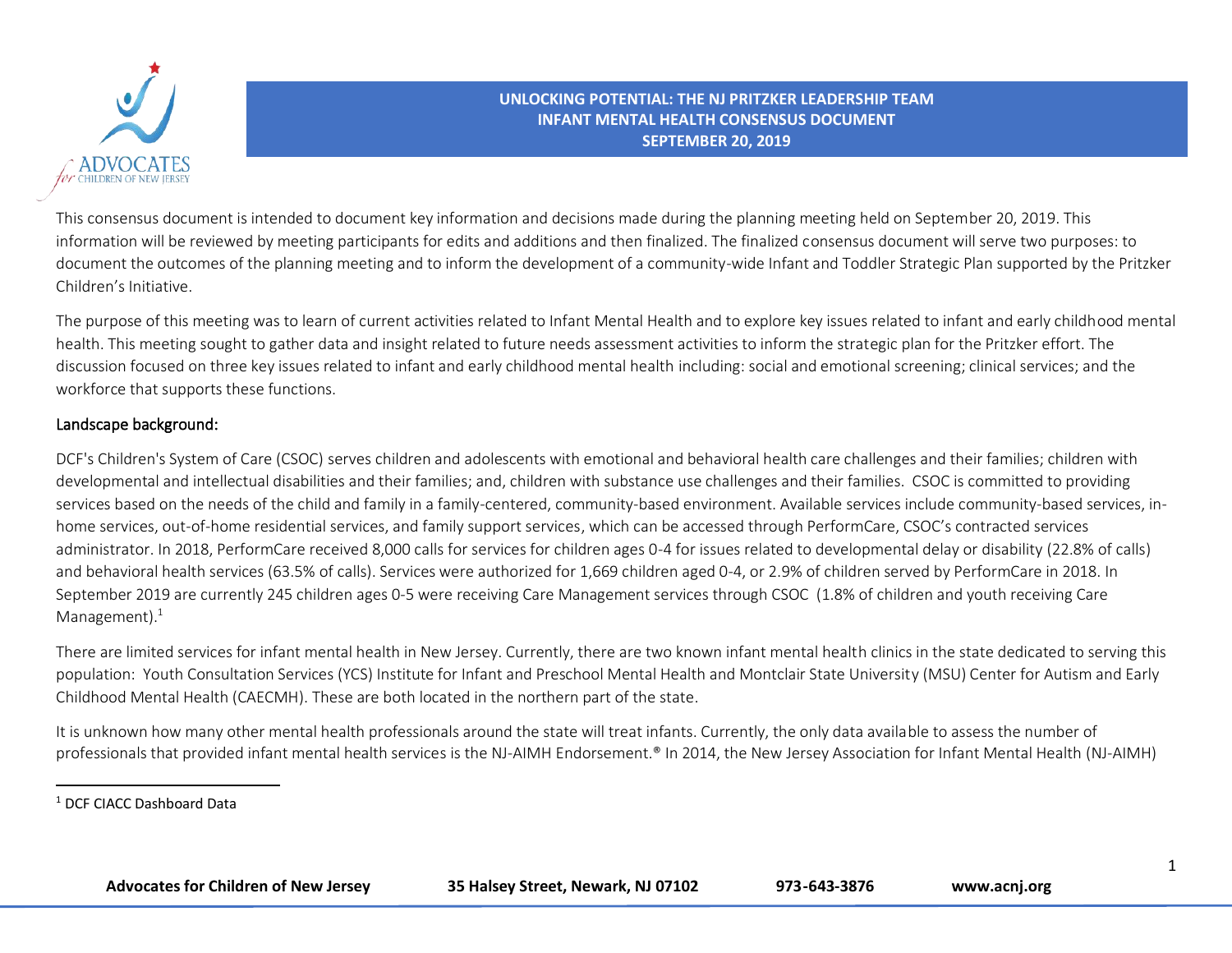

began offering an Infant Mental Health Competencies and Endorsement system grounded in the best practices developed by the Michigan Association for Infant Mental Health. As of January 2019, 161 people have received the Endorsement® in the following categories:

Category I: Infant Family Associate: 59 Category II: Infant Family Specialist: 67 Category III: Infant Mental Health Specialist: 8 Category IV: Infant Mental Health Mentor (Clinical): 17 Category IV: Infant Mental Health Mentor (Policy): 7 Category IV: Infant Mental Health Mentor (Research/Faculty): 3

New Jersey also has a small early education mental health consultation system operated by Montclair State University Center for Autism and Early Childhood Mental Health called the Social Emotional Formation Initiative (SEFI). Three of the SEFI staff (2.25 FTEs) are designated as Infant and Early Childhood Mental Health Consultants to support children with infant mental health needs and their families and the center staff that work with them. This program is funded through the Child Care Development Block Grant and run through the NJ Department of Human Services, Division of Family Development.

As a result of increased child care funding, the state recently added an Infant and Toddler Specialists to every Central Intake agency in the state.

There are not enough clinical providers trained with a prenatal to 5-year-old focus as a result of an undergraduate and graduate training deficit. There are only two higher education programs with this focus in the state and both are located in Northern New Jersey.

New Jersey has the training capacity to support use of the DC:0-5, a diagnostic tool for children under age 5 developed by Zero to Three. New Jersey has 2 expert trainers and 6 certified trainers to the deliver DC:0-5 content; this is an opportunity to ensure full use of this important tool.

According to a 2018 NCCP 50-state survey of Medicaid coverage for key mental health services for children birth to age 6, NJ is one of only 8 states that does not cover social-emotional learning and one of 10 states that does not cover dyadic (parent-child) mental health treatment. Medicaid mandates health and developmental screenings and services through the Early and Periodic Screening, Diagnostic, and Treatment (EPSDT) benefit to help ensure that children's healthy development is on track. However, even though these infant mental health services are allowable under EPSDT, they are not written into New Jersey's state Medicaid plan.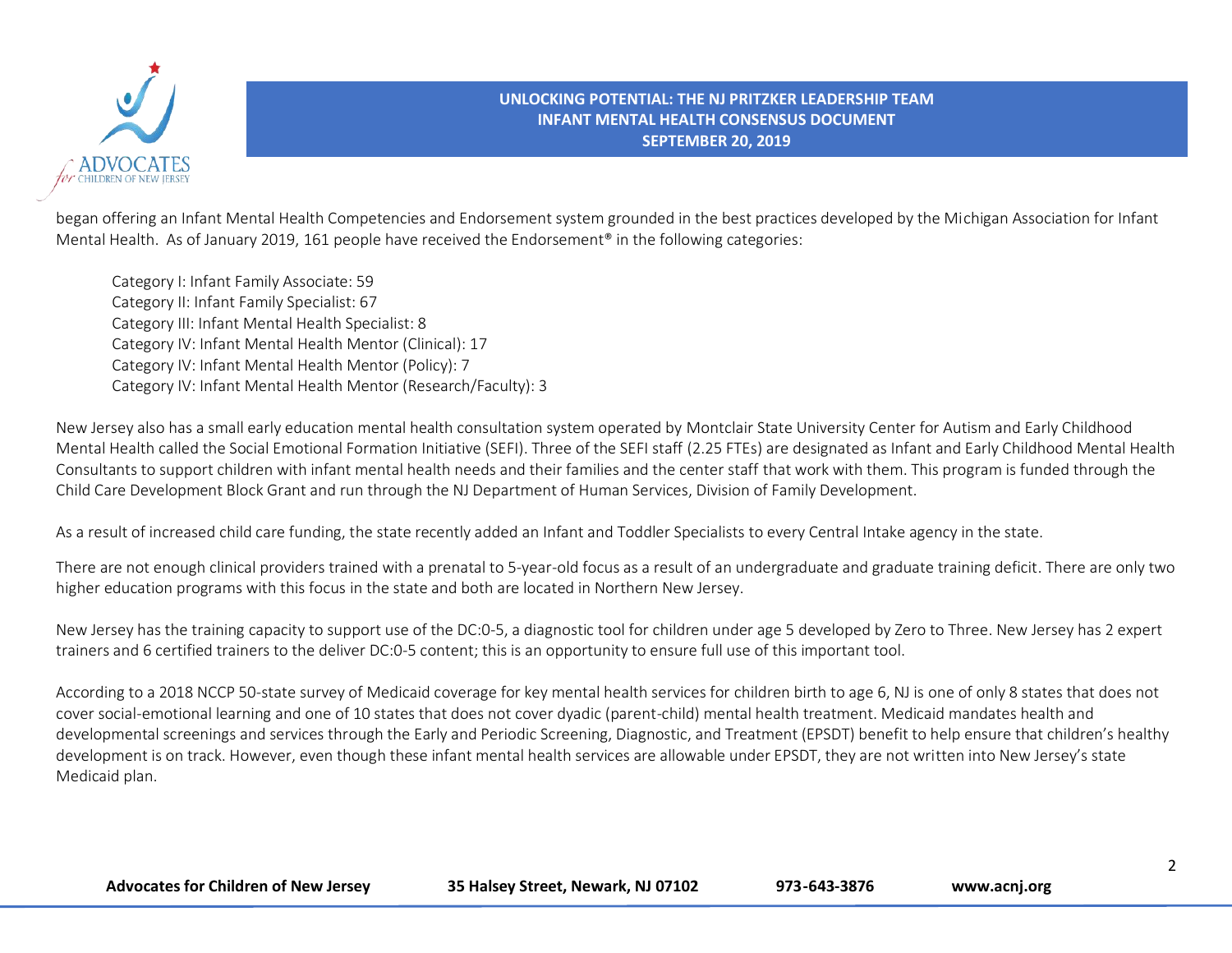

Child Welfare system is a key partner in assessing and referring for mental health recognizing that young children in these families may be exposed to trauma and toxic stress and maltreatment. Per the presentation provided during the meeting, 8,712 children ages 0-2 and 8,087 children ages 3-5 are served in this system annually. The vast majority of children ages 0-5 are served in their homes (14,282 in home versus 2,512 out of home). Much of the supports are focused on treating adults however there are important connections via the case management system for assessing and serving very young children.

## Needs Assessment Planning: Social and Emotional Screening

Screening for social and emotional concerns has two critical roles: for children and families, it assures that issues are identified to facilitate referrals for assessment and treatment; social and emotional screening and analysis of screening data can also inform systems of needs and development of support rationale for building capacity and increasing services.

There are opportunities to conduct social and emotional screening in many settings if there are trained professionals, including: child care and early learning programs (centers and homes); pediatric primary care; Early Intervention; child welfare; homes where doulas and home visitors encounter children and parents (Central Intake).

#### General Issues:

- Measures and tools for social and emotional screening are adequate (ASQ, SWYK), but there is a severe lack of training for those administering these tools, and there is lack of knowledge and availability of services to refer when concerns are identified to ensure fidelity of implementation.
- All screening tools and training around them needed to focus on culturally competent tools and practices.
- There are concerns about ensuring the most at-risk children are screened and included. How to reach those hard to reach? Children who are not in child care (or regulated care), undocumented immigrants, and others.
- Gathering and analyzing social and emotional screening data can support documentation of service needs and gaps.
- There is a need to create incentives and system expectations to promote social and emotional screening across the various settings.

### Early Learning/Child Care:

• A pilot in the child care resource and referral (CCRR) will start in October 2019 where each CCRR will be required to screen 100 kids and support them with referrals that they may need. It is unclear if this screening will include social and emotional screening. There is an opportunity to support this initiative to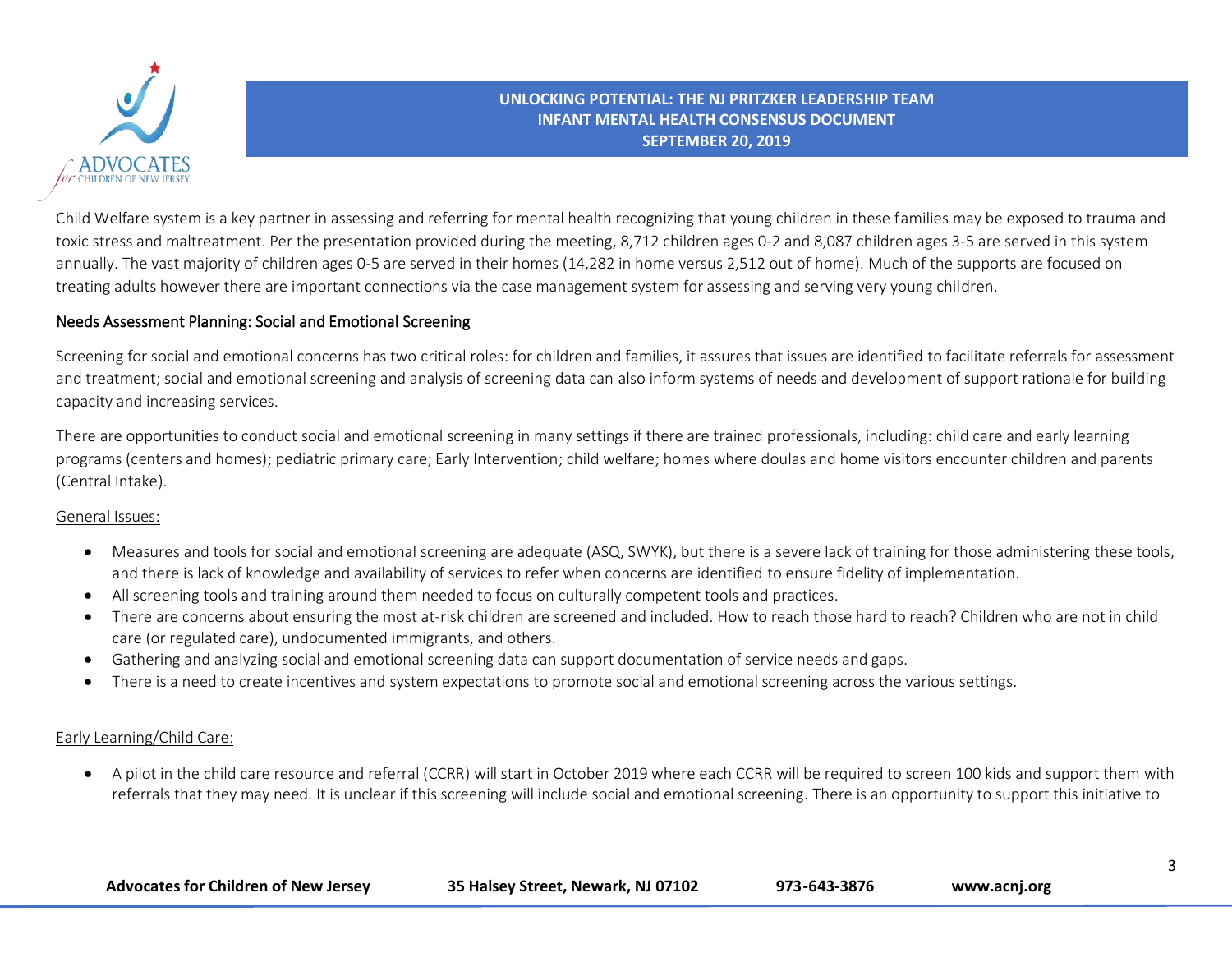

ensure social and emotional screening is includes, = to determine what data to collect regarding this pilot, and how its successes and challenges can be used to inform policy.

- Grow NJ Kids Technical Assistance (TA) introduced Ages and Stages 3<sup>rd</sup> edition (ASQ-3) training statewide and now there is TA support for implementation. The roll out of ASQ social and emotional screener has not begun. The penetration of the TA is unknown. There is no policy agenda to require the use of social and emotional screening or to require referrals. There are worries about whether there are resources to maintain this initiative within GNJK. And as noted above, when screening occurs there are concerns about where to refer children.
- Policy Need: Ensure that social and emotional screening and referral is required as a part of a supported process that occurs when a child is at risk of being expelled.
- Medicaid does not currently reimburse for behavioral health services for delivered at the early learning/child care setting. Other states have seen success in billing Medicaid for infant mental health consultation and could be a model for New Jersey.

#### Early Intervention:

- Early Intervention system does not conduct screening. Only full evaluations of referred children occur who are referred when concerns are suspected. The protocol includes the use of the Battelle assessment tool (which has social and emotional sections).
- EI does provide services to children who have demonstrated delays in social emotional development, it is an eligibility category. These services are recorded as EI services and not specifically IMH services. There was some disagreement in the group regarding this point.
- It is unclear how NJ manages its infant and toddler at-risk tracking population; there are 6 federally defined categories of child risk that entitle children to tracking in the early intervention system including homeless, active child maltreatment, born substance dependent, and premature births.
- Early Intervention does receive Medicaid reimbursement for children that are eligible for the program.

### Home Visiting/Central Intake:

- The Help Me Grow within the Central Intake supports children with developmental delay and can facilitate social and emotional screening.
- There are opportunities to enhance the role of home visitors and Central Intake to conduct social and emotional screening as these entities already have a role in assessing child and family needs and connecting families to services. Can this be expanded across various systems?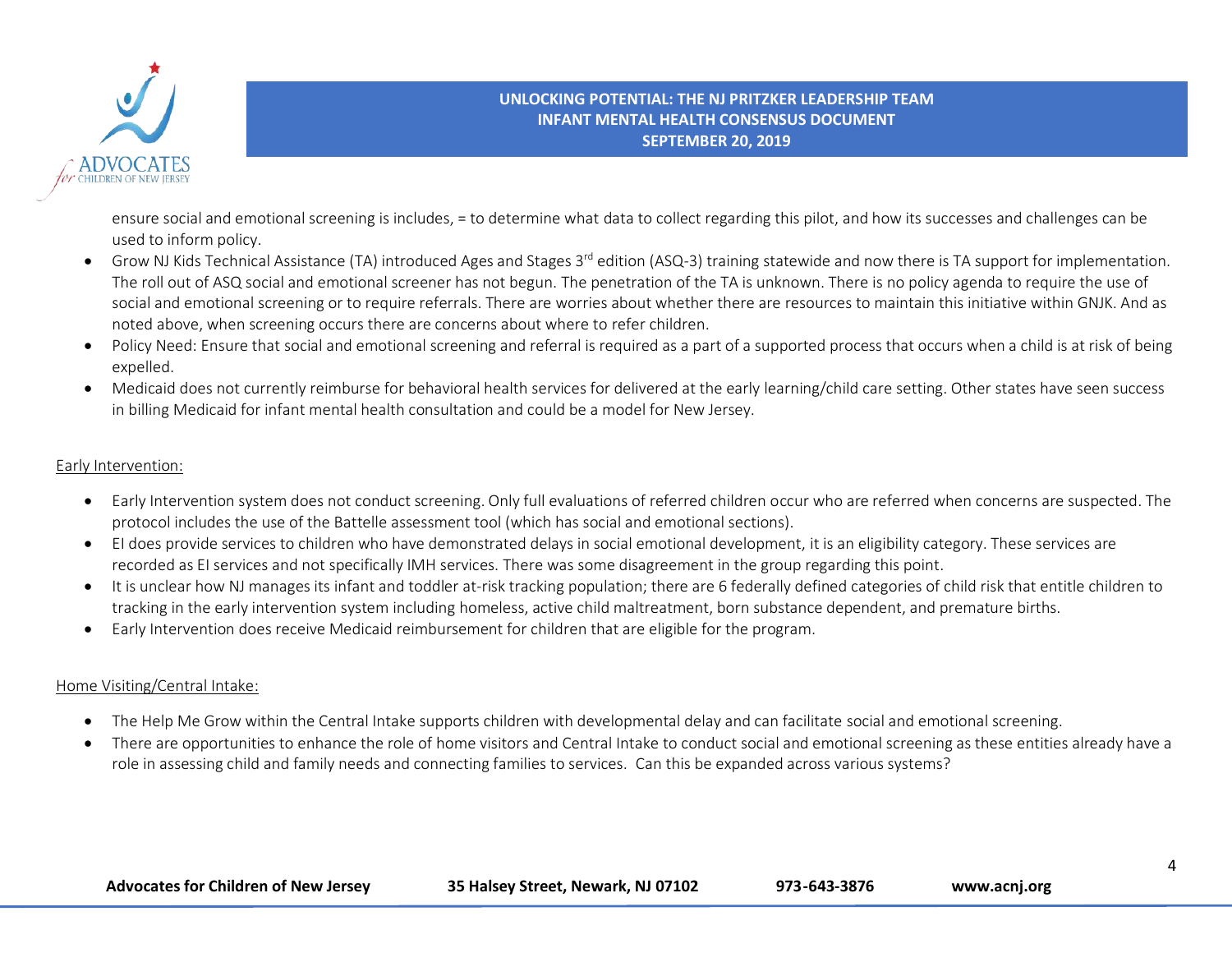

• The early childhood specialists at the Central Intake agencies are tasked to ensure that families get linked to services, ideally these staff have training in IMH and how to use the screening tools.

### Child Welfare:

• The Child Welfare system conducts assessment of each child in the system (these are focused on physical wellbeing), our group was not aware if social and emotional screening was being conducted. All children entering OOH placement receive a comprehensive medical exam. Children in OOH placement receive EPSTD services and are referred for EIS as indicated. Children 0-3 for whom there is a substantiation of child abuse or neglect are referred for EIS.

### Pediatric Primary Care:

- There are some pediatric federally qualified health centers (FQHC) in the state and some are supported by American Academy of Pediatrics (AAP) to include social and emotional wellness.
- The Pediatric Psychiatry Collaborative offers child and adolescent case consultation for primary care providers, as well as care coordination for children and families with identified behavioral health needs. Providers who enroll in the Hub are trained to integrate universal behavioral health care screening into their practices.
- Questions were raised about how to ensure that social and emotional screening happening in the pediatric health care setting and being billed for appropriately as a part of EPSTD. Is additional training and support needed?
- Currently there is a restriction on billing for Medicaid for depression screening for mom in pediatric setting.

### Other Settings:

• Quick Peek- Parents in New Jersey with questions about their young children's development can get a free screening for their children. Through funding by [Kohl's Cares\\*](http://www.kohlscorporation.com/communityrelations/Community01.htm), [Children's Specialized Hospital](http://www.childrens-specialized.org/) created the [Quick Peek Early Developmental Screening Program](http://www.childrens-specialized.org/programs-and-services/specialty-programs/early-developmental-screenings/?) to make it easy for parents to bring their young children into their local library or Kohl's store for a screening with the ASQ®-3 developmental screener.

Opportunities to collect data across these settings – how do we know there is a problem? How do we collect the data to make the case for services?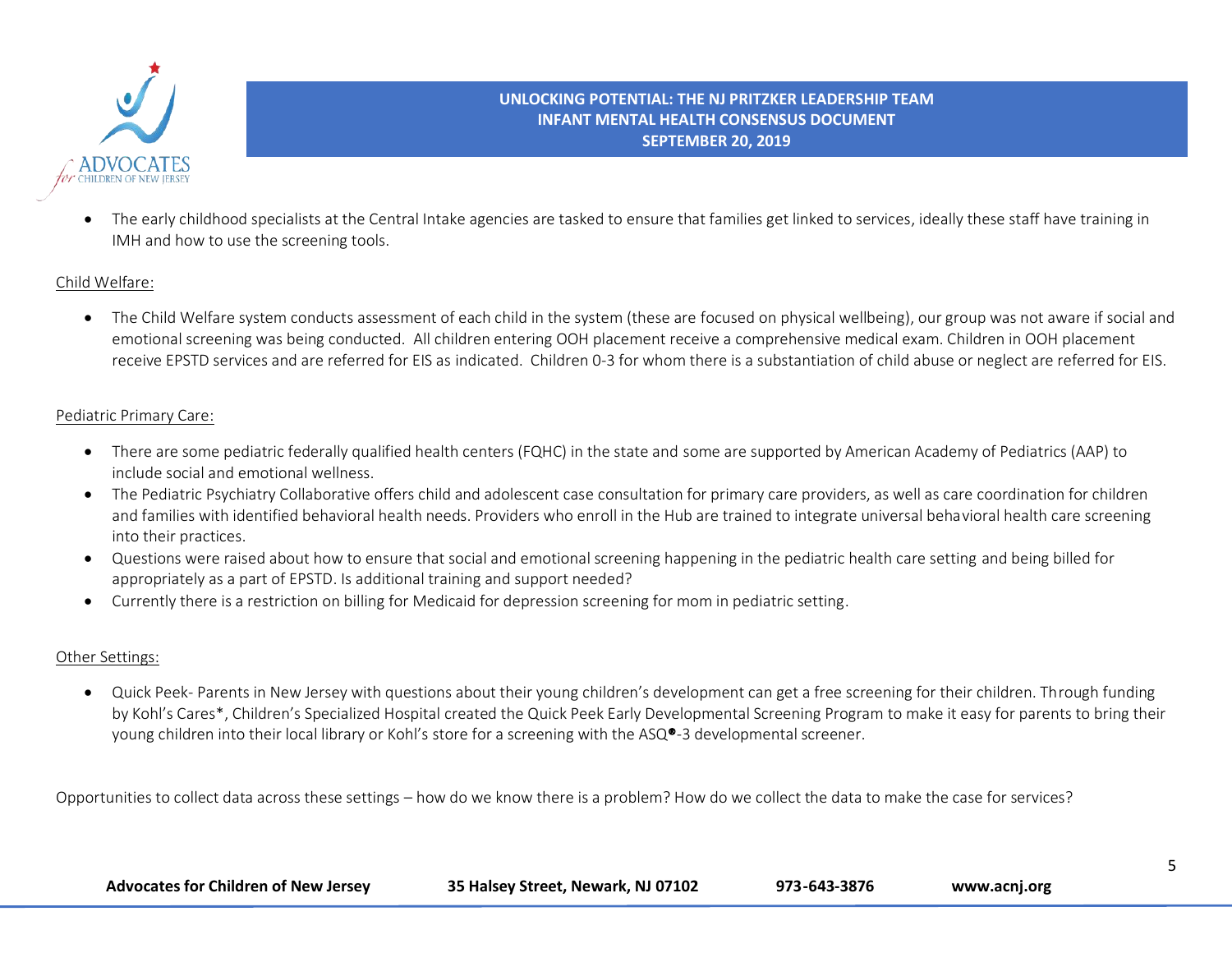

### Needs Assessment Planning: Clinical Services

- There are gaps in the supply of mental health services for infants and toddlers.
	- o There are very few providers and most are located in the northern part of the state.
	- o Some providers are treating babies and toddlers with inappropriate therapies.
	- o When calls come in to the Mobile Crisis line for children under age 2 they do not progress (there are no services to request or provide).
	- o Many referrals are not processed because there are no service providers to refer to.
- There are gaps in the mental health providers who are prepared to treat babies and toddlers.
	- o The focus on child development within the behavioral health degree programs is not sufficient.
	- o Training on specific evidence-based interventions for children ages 0-5 is insufficient.
	- o There are very few institutions offering programs for endorsement or additional education for MH practitioners focused on infant metal health.
	- o There is geographic disparity in terms of access to the few programs that do exist; they are located in the northern part of the state.
- Lack of workforce training in IMH, across early childhood teachers, pediatricians, MH clinicians. The emphasis on social and emotional screening needs to be coupled with expanding the network for referrals to ensure families get connected to needed services. Zero to Three Program for Infant Toddler Care (PITC) could be a model training for this cross-sector of professionals.
- There is cross-systems recognition of the harmful impacts of adverse childhood experiences (ACEs) but more needs to be done to embed screening and treatment in systems such as the family court system.
- There is strong support for a universal system for child care-based mental health consultation where all centers and family homes can access services. o It is unclear where this system should be based – CCR&Rs, EI, Grow NJ Kids, Pediatricians, expanded Central Intake
- Models of early childhood mental health consultation to consider:
	- o Minnesota has a good model for EC mental health consultants in infant and toddler centers, uses Medicaid funding for consultants without needing clinical diagnoses
	- o Georgetown has an effective model
	- o There is support for an idea that mental health consultation could be embedded universally within 3 systems: early childhood education; primary health care; and judicial system.
- NJ could consider embedding infant and toddler mental health specialists at child care programs, like integrated medical/behavioral health homes (Nicholson model in other settings).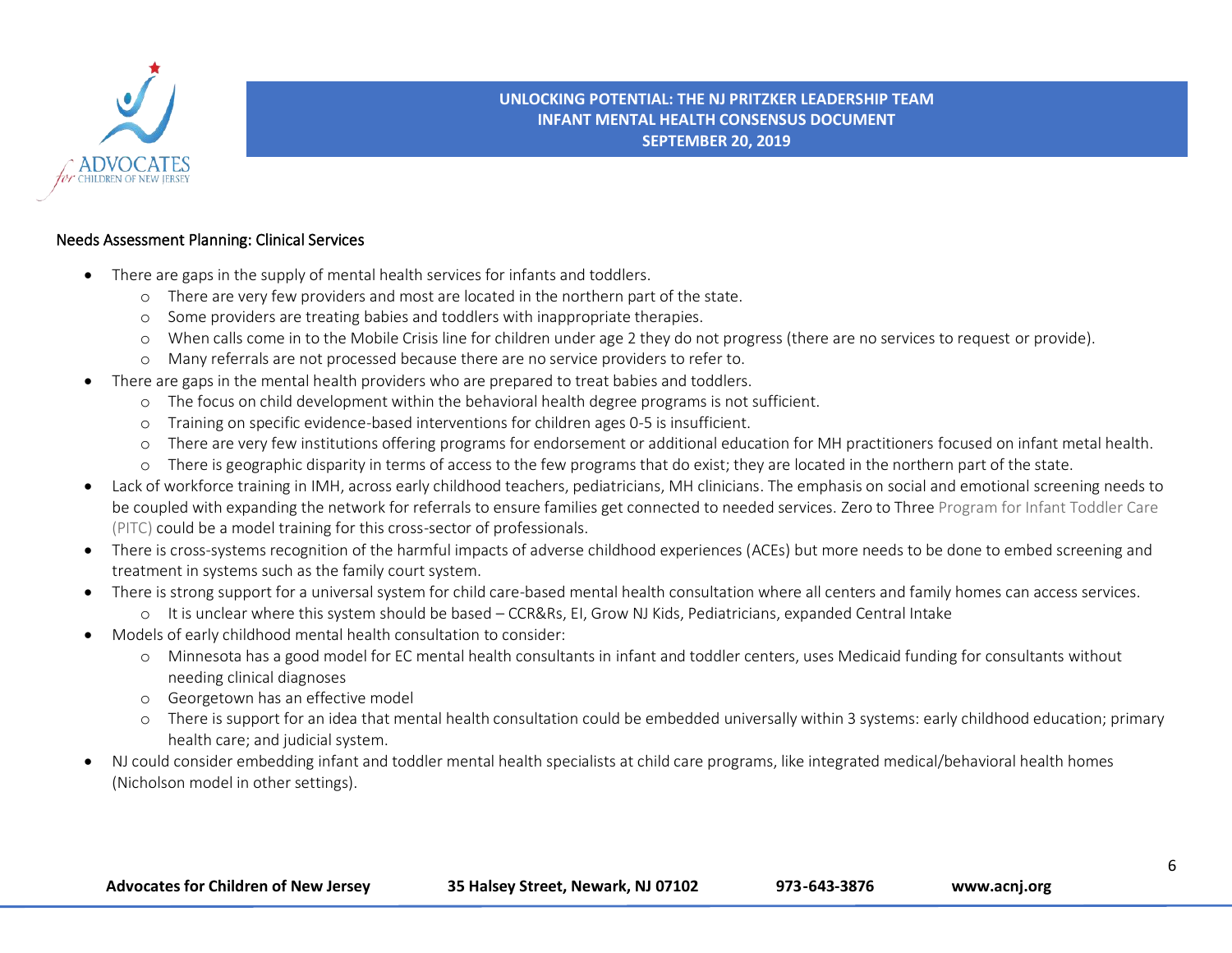

- NJ could develop a system level pyramid concept showing that the IECMH consultation should be universally available to pediatricians in the pediatric setting and to child care in the child care setting, as a primary prevention strategy as well as an early intervention strategy.
- Early Intervention services are offered in the inclusive child care environment (and are prohibited from pulling children out) however more can be done to integrate EI services in to child care.
- There is a need to gather data and conduct studies on the effectiveness of the I-T credentials and certifications and endorsements to expand both philanthropic and public funding for these programs.
- Is there a role for Medicaid Managed Care Organizations in integrating behavioral health at pediatric heath setting? These agencies are often able to develop an fund innovation and pilots.
- Policy Need: Medicaid policies that allow for off-site provision of clinical services in community locations such as child care(currently can only be delivered on-site in the licensed location). Currently, services can only be billed at the clinic space and therefore can't bill for home or school based services. This significantly limits the families in need that can be served and prevents integration with other services (pediatric care, child care, etc).

## Moving to Action: Advancing the workforce to support infant and toddler mental health.

Recognizing that the needs around the workforce are better understood, the group focused time on developing action steps to progress the workforce that is qualified and able to meet the needs of very young children.

## FINANCING

Goal: Identify a sustainable public funding source for the professional development of early learning providers surrounding IMH and endorsement of the MH workforce that provides behavioral health services to very young children in early learning settings.

Indicators:

- 1) Improved teacher competence and confidence
- 2) Number of early learning programs and other target programs accessing IMH support services
- 3) Number of MH professionals who are able to deliver Medicaid-approved therapies for children 0-3 and number of MH professionals who can do so outside of Medicaid
- 4) Parent child relationships: parents ability and perception of the availability of infant mental health services and supports
- 5) Need to develop a child level measure such as chronic absenteeism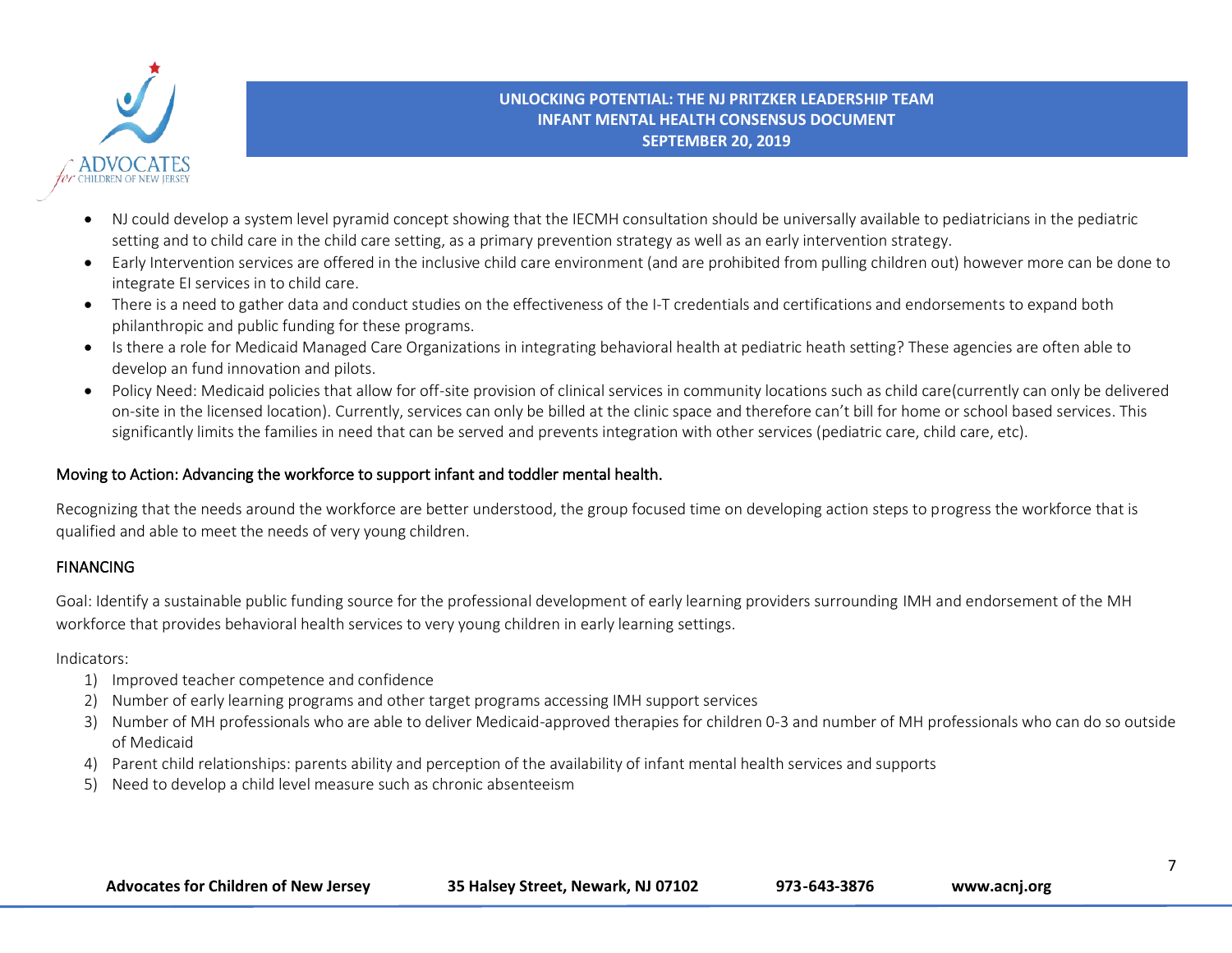

6) Modify the Medicaid plan to reflect the need for social emotional screening and service delivery

Financing mechanisms:

- Workforce Development Fund (state funding)
	- o Dept of Labor, could be used for continuing education and initial endorsement/training (apprenticeship is a possible model)
	- o There is additional data that needs to be collected to make this request, including: What is supply gap in clinical I/T MH workforce? How many more are needed? Do we know scope of problem and then the workforce needed us to bridge this gap?
- Policy Goal: Universal MH consultant system for all early learning facilities
	- o Should this be internal to the program or external?
	- o If external, can GNJK develop this capacity?
	- o Of internal, where will the training and support for the internal resource come from?
	- o Supervision (coaching) key to the success of either of these approached. Could NJ create a new position in Grow NJ kids for a Master Teacher/ Program Director that would take on the role of supervision and direction for Infant Toddler work?
- Medicaid
	- o Opportunity to investigate how Medicaid funding can support: clinical services; social emotional screenings; and training on the screening or clinical service category
	- o Look at models from other states where ECMH is supported with Medicaid funding
- Children's System of Care (CSOC) expansion
	- o Needs to expand to include services for children 0-3; additional resources required to build capacity
- Early Intervention
	- o Concerns about enrollment were raised and that there is currently income based co-pay.
- Central Intake & CCR&Rs
- Require new early childhood specialists to be endorsed? Serve supervision role?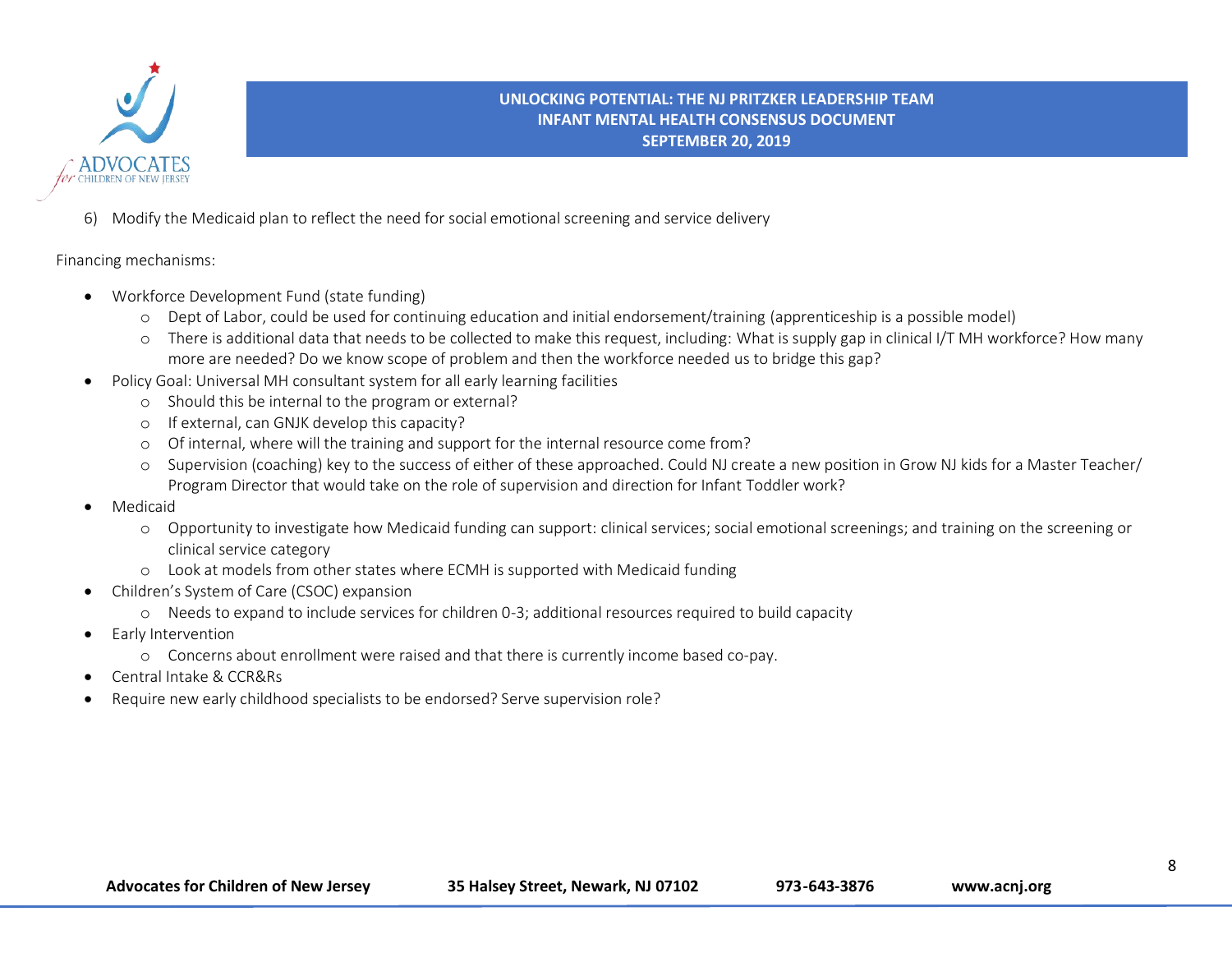

# **CAPACITY**

Goals:

- Use needs assessment data to drive capacity building strategy.
- Build capacity of the early learning and mental health workforce to meet the behavioral health needs of very young children.
- Expand (and finance) the early childhood mental health consultant workforce.

### Indicators:

- 1) Number of MH professionals with credentials (by role and level)
- 2) Number of early childhood teachers who participate in coursework focused on IMH
- 3) Cross training on IMH offered to ECE and MH workforce

The group identified a vision that at the prevention/promotion/universal level, all adults (parents, teachers, caregivers, all child-serving professionals): have basic knowledge of infant and toddler social emotional development; can effectively screen young children or support their parents in screening; and can make referrals to additional services and liaise and coordinate with professionals supporting children and families.

### Action steps:

- Identify institutions of higher education to offer coursework and credentials for various professionals (focus on ensuring geographic parity).
- Develop cross system training to bring together child-serving professionals for learning and networking.
- Embed parent supports and training on social emotional development via the Family Engagement Collaborative Improvement and Innovation Network
- Investigate and deploy cost-effective methods for training to large number of people. Online and web-based modalities with follow-up in-person experiences are recommended.
- Develop processes to conduct ongoing data collection to study effectiveness of coursework and credentialing.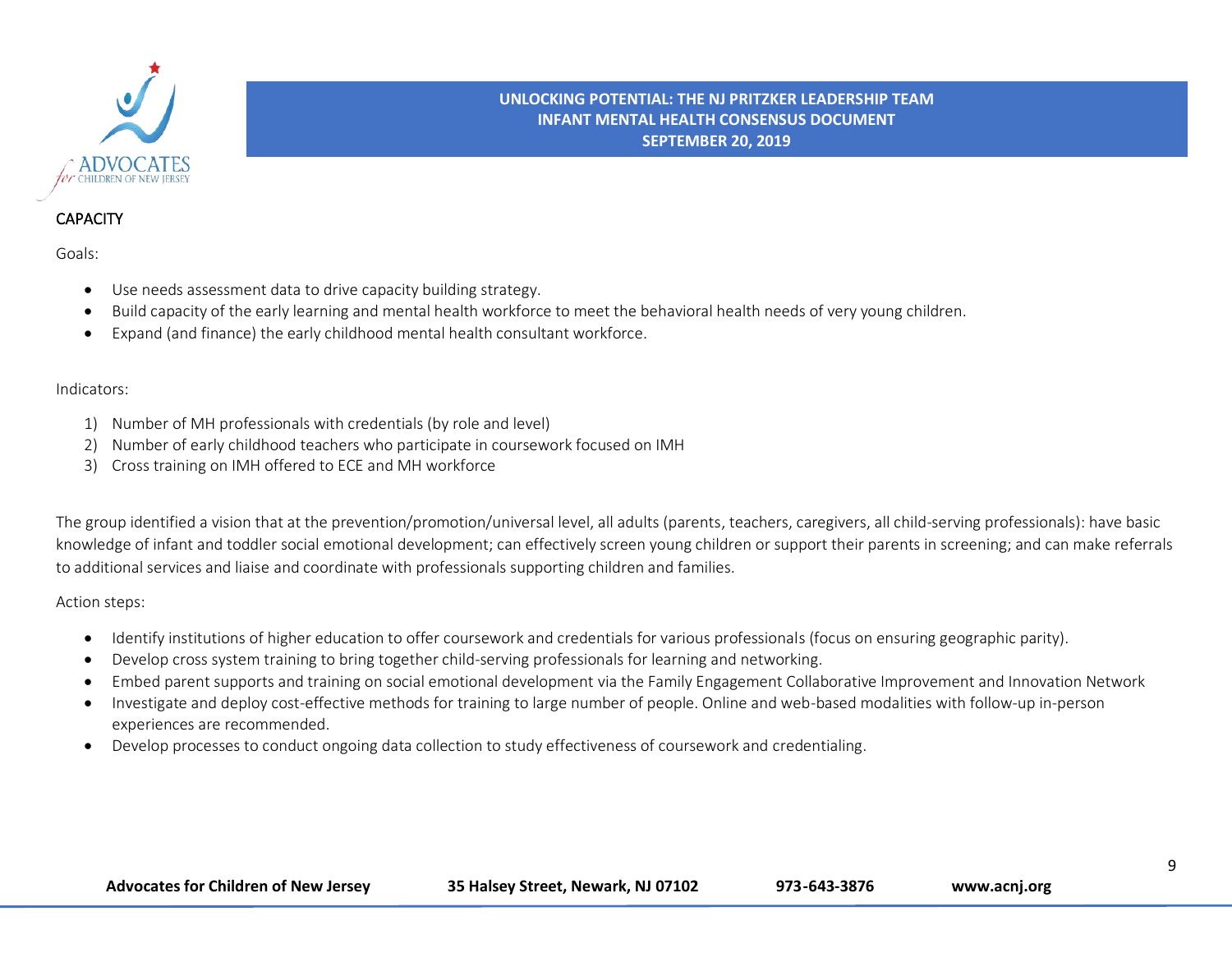

## MESSAGING

Goal: Recommendation to develop a core message that can then be enhanced depending on the audience; this message should focus on social emotional development because many people do not understand infant mental health. Relationships are central to social and emotion health and development and this needs to be reinforced throughout the messaging strategy.

There is a critical need to determine how best to talk about this issue, what are the key messages, and who are the best messengers. There is discomfort in discussing mental health for babies and many important messengers are not prepared to describe IMH to varied audiences. The group recommends developing a single, clear definition that can be adapted for various audiences.

Additional data collection and analysis is needed to ensure that all messages are based on evidence and data drives the strategic goals of the messaging approach.

- Core message: *Social-emotional development is the cornerstone of all future success.*
	- o Families focus on academic achievement, employment, and relationships.
	- o Child care providers focus on school readiness, learning cannot occur until a child is socially and emotionally ready.
	- o Policymakers focus on the future workforce creating a return on investment.
	- o Behavioral Health system supporting healthy social-emotional development helps to create a better society.
	- o Other stakeholders:
		- Business a happy baby is your best employee.
		- Judges supporting healthy relationships for babies can disrupt the preschool to prison pipeline.
	- o Other messages:
		- New Jersey needs the right kind of help, from the right kind of people, at the right time. For every child.
		- The social-emotional start to life beings with loving, supportive relationships.
- Messaging images, graphics and videos need to be created.
	- o Social-emotional development is the foundation of the house.
		- You cannot build on a weak foundation.
		- **EXECT** If there is a crack in the foundation, you would not wait years before fixing it.
		- One house on the block that is crumbling is fine, but what if all the houses on the block were crumbling?